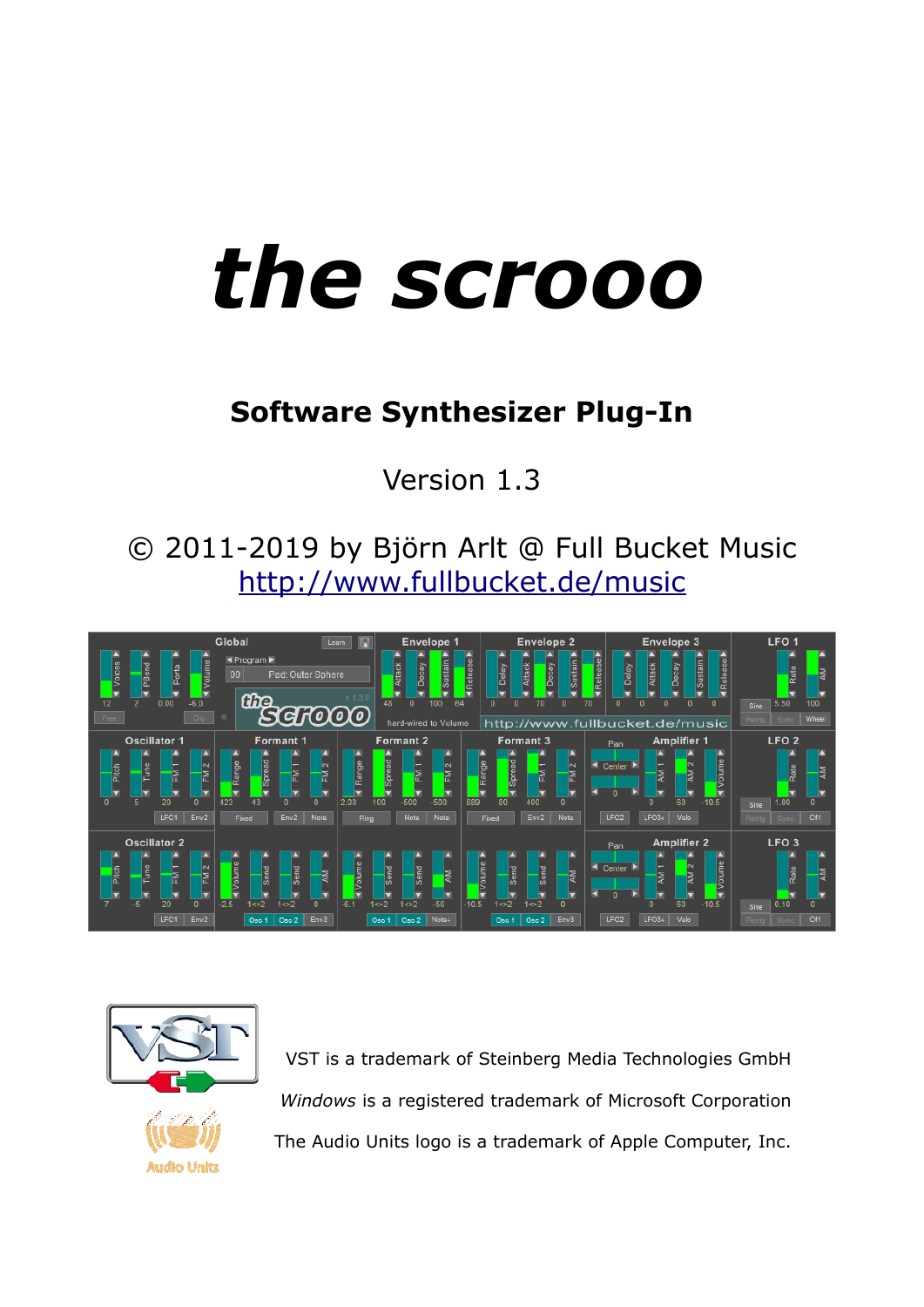## **Table of Contents**

| Introduction2                      |  |
|------------------------------------|--|
| What's New With Version 1.3?2      |  |
| Architecture3                      |  |
|                                    |  |
| Formant Generators3                |  |
|                                    |  |
| Modulation Sources5                |  |
|                                    |  |
|                                    |  |
| Program and File Menu6             |  |
|                                    |  |
| The scrooo.ini Configuration File7 |  |
|                                    |  |
|                                    |  |
|                                    |  |
|                                    |  |
|                                    |  |
|                                    |  |
|                                    |  |
| Frequently Asked Questions11       |  |

# **Introduction**

The *scrooo* is a polyphonic software synthesizer plug-in for Microsoft Windows (VST) and Apple macOS (VST/AU) based on a spectral formant synthesis architecture and written in native C++ code for high performance. The main features are:

- Up to 64 voices polyphony including portamento
- Two band-limited carrier oscillators
- Three fully independent formant generator sections
- Three formant generation modes
- Two amplifiers with volume and panorama control
- Three envelopes (ADSR) with exponential slopes
- Three low frequency oscillators (LFOs) with tempo synchronization
- MIDI Learn ‒ all parameters can be controlled by MIDI CC
- Double precision audio processing
- *Plug-in supports Windows and macOS (32 bit and 64 bit)*

## **What's New With Version 1.3?**

Version 1.3 of the *scrooo* is fully compatible with the previous version 1.0; it should be safe to replace the old plug-in with the new one.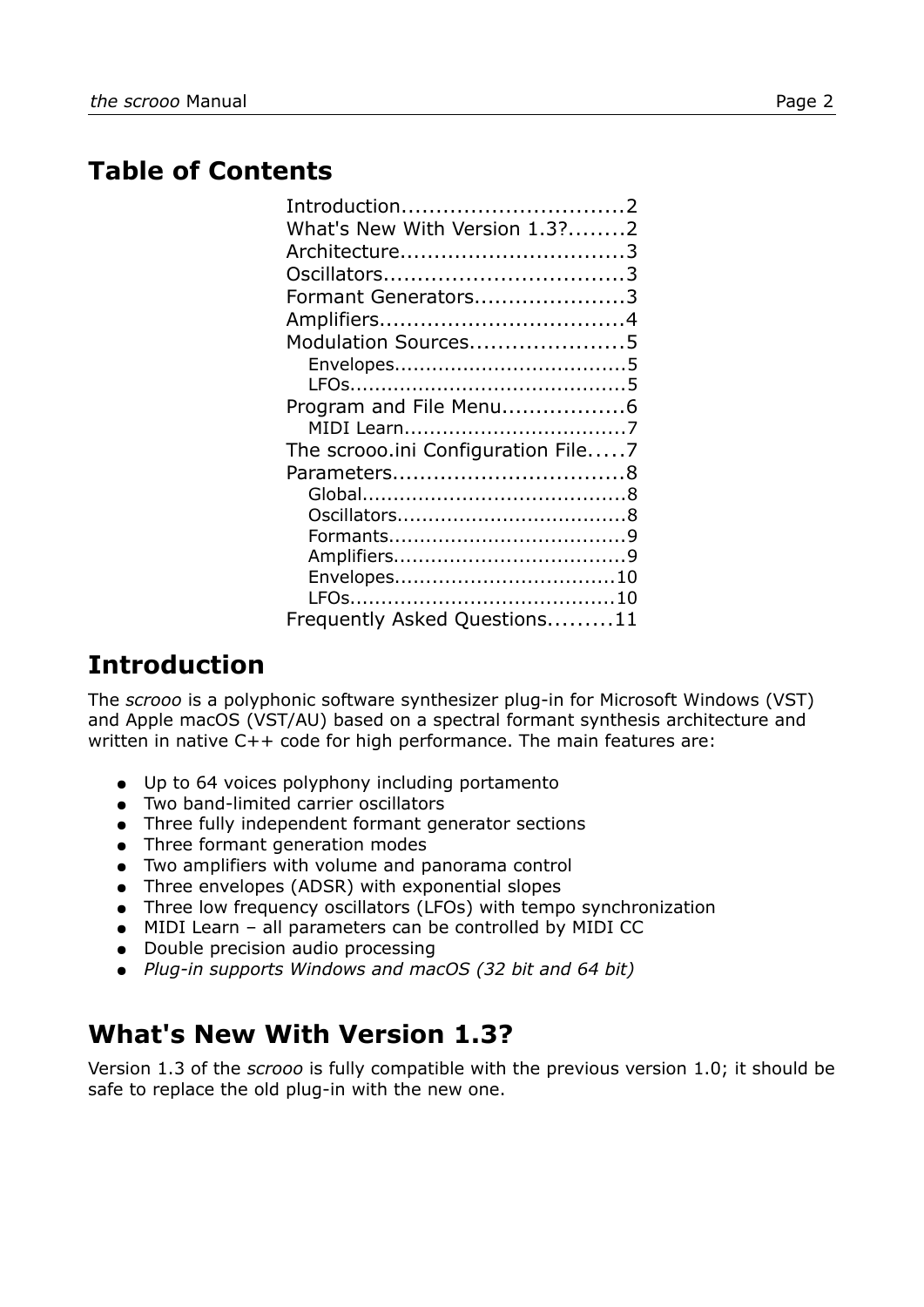## **Architecture**

Each voice of the *scrooo* features two oscillators feeding three separate formant generators. The outputs of the formant generators are routed to two individual



amplifiers with panorama control which are connected to the main stereo output bus.

Aside from the audio modules, the *scrooo* has three envelopes and three LFOs for modulation purposes.

# **Oscillators**

Each oscillator of the *scrooo* produces a sinusoid waveform feeding the three formant generators to create more complex signal spectra. The frequencies of both oscillators can be modulated independently by two different modulation sources (unipolar or bipolar).

On a new note event, digital oscillators typically start at the same initial phase angle of the waveform (e.g. the zero-crossing of a sine's rising slope) while classic analog oscillators do not; they are "running free" (which means they are still oscillating even if no note is played). The *scrooo* will emulate this behavior if the *Free* parameter in the Global section is turned on.

# **Formant Generators**

The *scrooo* features three formant generators with individual center frequencies and bandwidths. Furthermore, the center frequency and amplitude of each formant can be modulated by various modulation sources.

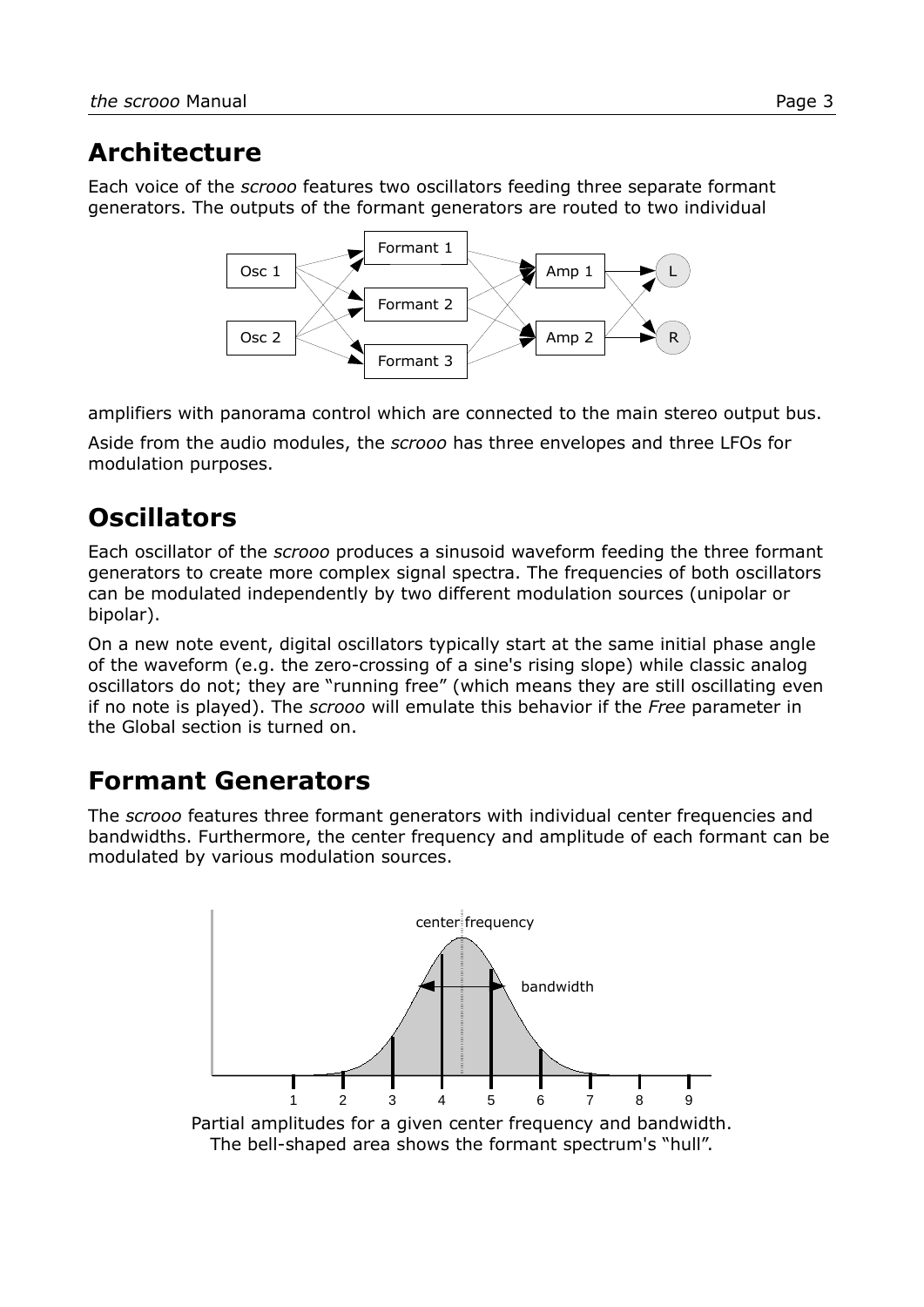There are three modes of formant generation:

• **Fixed**

The center frequency of the formant is independent of the oscillator's base frequency; the generated spectrum will contain only integer multiples of the base frequency (i.e. harmonics).

#### • **Partial**

The center frequency of the formant is a fractional multiple of the oscillator's base frequency; the generated spectrum will contain only integer multiples of the base frequency (i.e. harmonics).

#### • **Ring**

The center frequency of the formant is a fractional multiple of the oscillator frequency; the generated spectrum typically will contain inharmonic frequencies.

Thus, *Fixed* and *Partial* modes result in the generation of a pure harmonic formant spectrum while *Ring* mode allows the creation of inharmonic spectra (similar to the output of a Ring modulator; hence the name). On the other hand, *Partial* and *Ring* modes generate formant spectra that are "shifted" along the frequency scale with respect to the base frequency while they are "fixed" in *Fixed* mode (which is a typical characteristic of "acoustic" instruments).

Each formant generator can be applied to only one or both of the oscillators; the resulting output can be sent individually to the two amplifiers.

# **Amplifiers**

Both amplifier sections offer a stereo panorama control which can be modulated by any unipolar or bipolar source. The output volume is controlled by the *Volume* parameter, the output signal of Envelope 1, and two optional unipolar modulation sources. Note that Envelope 1 is hard-wired to both amplifiers.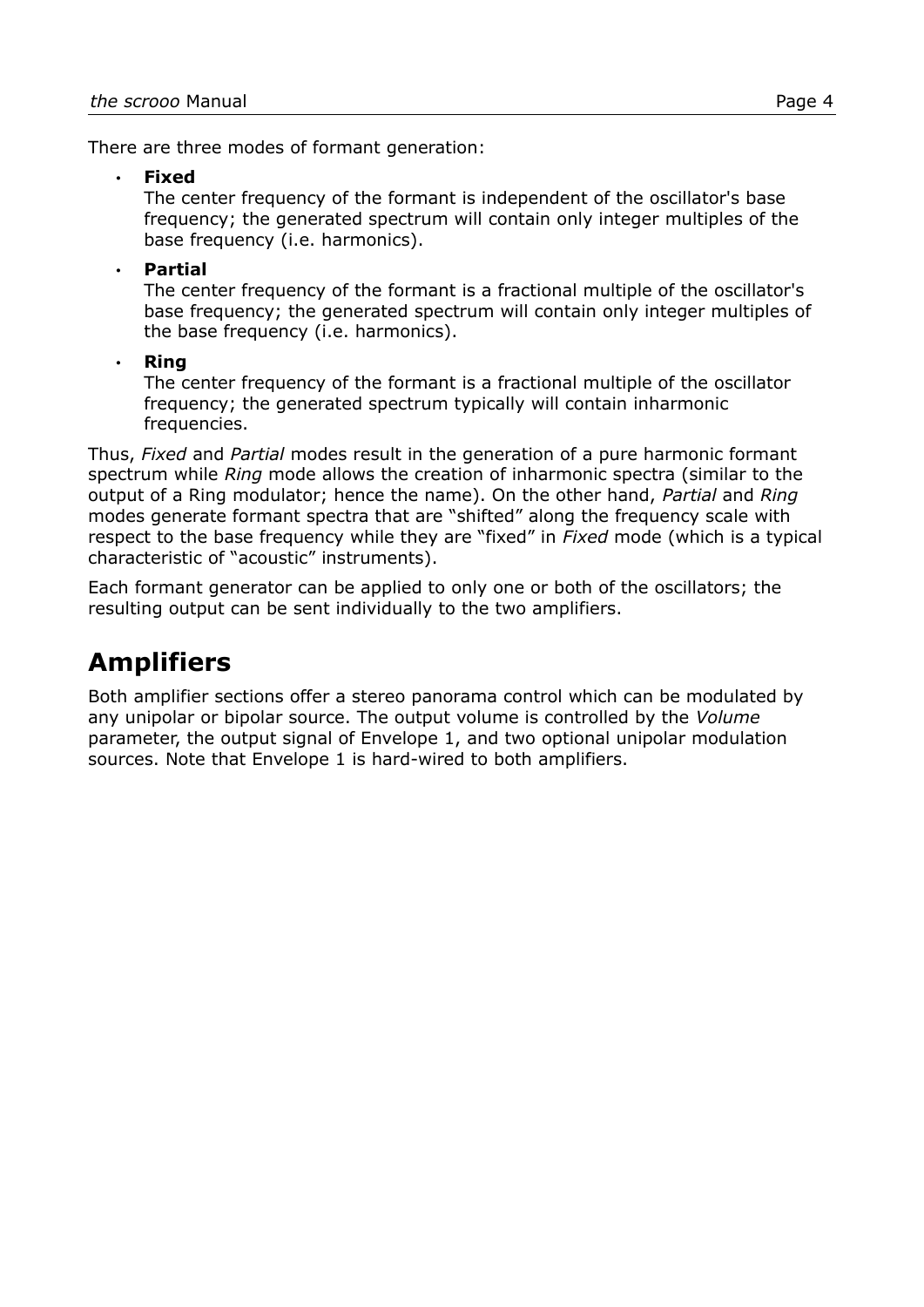# **Modulation Sources**

The *scrooo*'s oscillator and formant center frequencies, amplitudes etc. can be modulated by various modulation sources. Sources that produce a control signal of positive values only (including zero) are called *unipolar* while sources producing either positive or negative values are called *bipolar*. The following table lists the available modulation sources and their polarity.

| source           | polarity | description                                    |
|------------------|----------|------------------------------------------------|
| Off              | unipolar | constant value 0                               |
| On               | unipolar | constant value 1                               |
| $LFO1+$          | unipolar | output of LFO1 ranging from 0 to 1             |
| $LFO2+$          | unipolar | output of LFO2 ranging from 0 to 1             |
| $LFO3+$          | unipolar | output of LFO3 ranging from 0 to 1             |
| Env1             | unipolar | output of envelope 1 ranging from 0 to 1       |
| Env2             | unipolar | output of envelope 2 ranging from 0 to 1       |
| Env3             | unipolar | output of envelope 3 ranging from 0 to 1       |
| Velo             | unipolar | MIDI note velocity                             |
| Note+            | unipolar | MIDI note value                                |
| $Rnd+$           | unipolar | constant random value (for current note)       |
| $PBnd+$          | unipolar | MIDI pitch bend wheel (value at center is 0.5) |
| Wheel            | unipolar | MIDI modulation wheel                          |
| LFO <sub>1</sub> | bipolar  | output of LFO1 ranging from -1 to 1            |
| LFO <sub>2</sub> | bipolar  | output of LFO2 ranging from -1 to 1            |
| LFO <sub>3</sub> | bipolar  | output of LFO3 ranging from -1 to 1            |
| <b>Note</b>      | bipolar  | MIDI note (value at C3 is 0)                   |
| Rnd              | bipolar  | constant random value (for current note)       |
| PBend            | bipolar  | MIDI pitch bend wheel (value at center is 0)   |

## **Envelopes**

The three envelopes of the *scrooo* are standard ADSR generators with exponential slopes as featured in classic analog synthesizers. Envelopes 2 and 3 also feature an initial delay parameter. Envelope 1 is hard-wired to the amplifiers and directly controls the overall amplitude contour.

## **LFOs**

The three low frequency oscillators (LFOs) generate a periodic control signal from 0 to 100 Hz and/or can be tempo-synchronized to the host. Seven waveforms are available: *Sine*, *Triangle*, *Square*, *Saw Up* (rising sawtooth), *Saw Dn* (falling sawtooth), *S/H* (Sample and Hold, i.e. random values), and *3-Step* ("stair"-shaped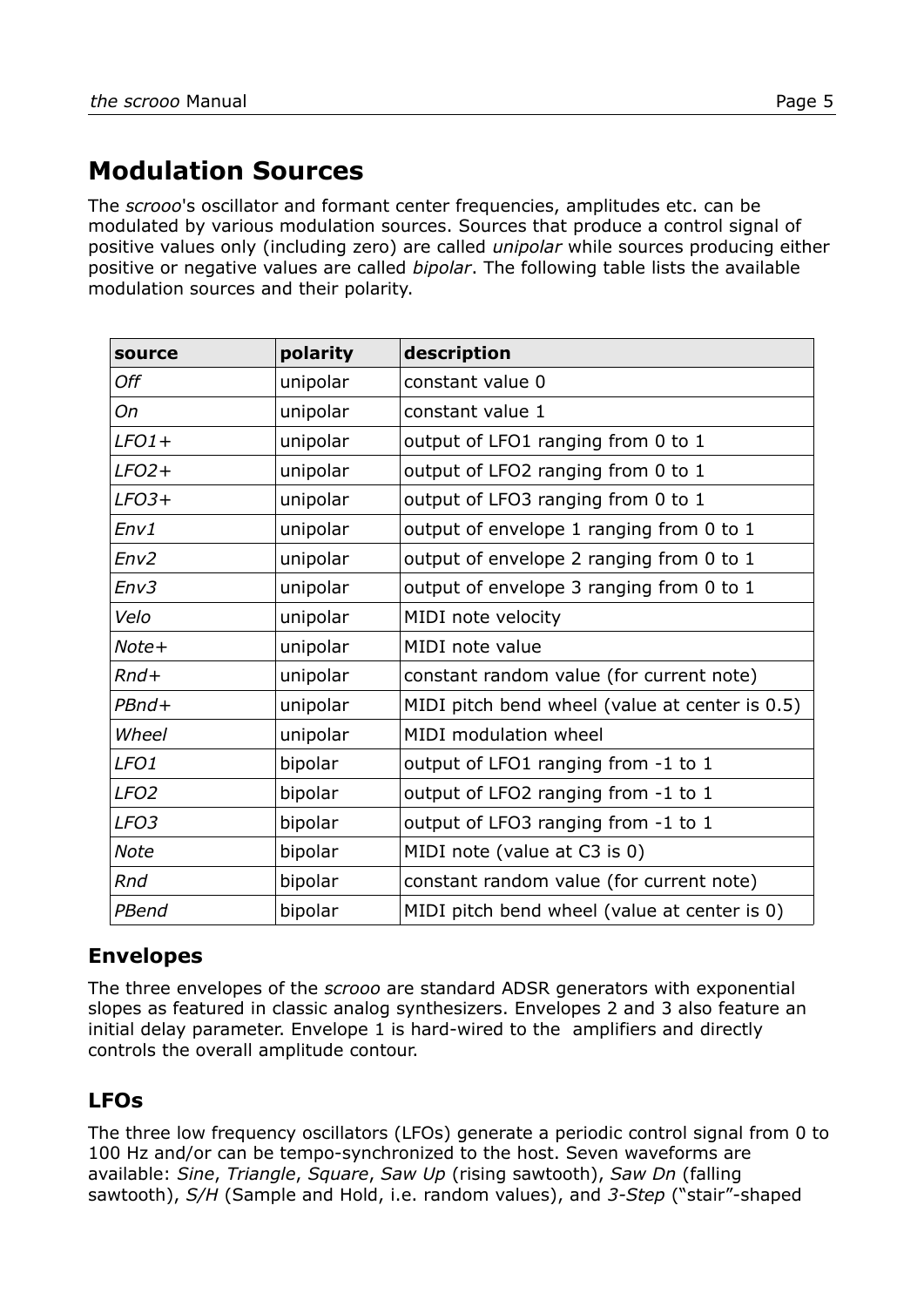waveform with three steps). The *Retrig* parameter controls whether the LFO is restarted for each new note or is "running free" (similar to the Free Run mode of the oscillators).

It is possible to modulate the magnitude of the LFO's output by any unipolar modulation source (even by the LFO itself). This can be used to control the LFO via the modulation wheel or to create complex modulation signals, "magic vibrato" effects, etc.

## <span id="page-5-0"></span>**Program and File Menu**

When clicking on the *File* button, a context menu opens with the following options:

| <b>Copy Program</b>                      | Copy current program to internal clipboard                                                                                    |
|------------------------------------------|-------------------------------------------------------------------------------------------------------------------------------|
| <b>Paste Program</b>                     | Paste internal clipboard to current program                                                                                   |
| <b>Load Program</b>                      | Load a program file containing a patch to the scrooo's<br>current program                                                     |
| <b>Save Program</b>                      | Save the scrooo's current program to a program file                                                                           |
| <b>Load Bank</b>                         | Load a bank file containing 64 patches into the scrooo                                                                        |
| <b>Save Bank</b>                         | Save the scrooo's 64 patches to a bank file                                                                                   |
| <b>Init Program</b>                      | Initialize the current program                                                                                                |
| <b>Reload Configuration</b>              | Reload the scrooo's configuration file (see section The<br>scrooo.ini Configuration File)                                     |
| <b>Save Configuration</b>                | Saves the scrooo's configuration file (see section The<br>scrooo.ini Configuration File)                                      |
| <b>Select Startup Bank</b>               | Select the bank file that should always be loaded when<br>the scrooo is started                                               |
| <b>Load Startup Bank</b>                 | Load the Startup bank file; can also be used to check<br>what the current Startup bank is                                     |
| <b>Unselect Startup Bank</b>             | Unselect the current Startup bank                                                                                             |
| <b>Check Online for</b><br><b>Update</b> | When connected to the Internet, this function will check<br>if a newer version of the scrooo is available at<br>fullbucket.de |
| Visit fullbucket.de                      | Open fullbucket.de in your standard browser                                                                                   |

**Note:** If the *scrooo* DLL and the scrooo.ini configuration file are located in a "protected" Windows folder (for example somewhere under " $C:\Per\gamma$  Files $\ldots$ ") then it may not be possible to save the configuration. In this case it is strongly recommended to use a VstPlugins directory that lies "outside" the protected folder.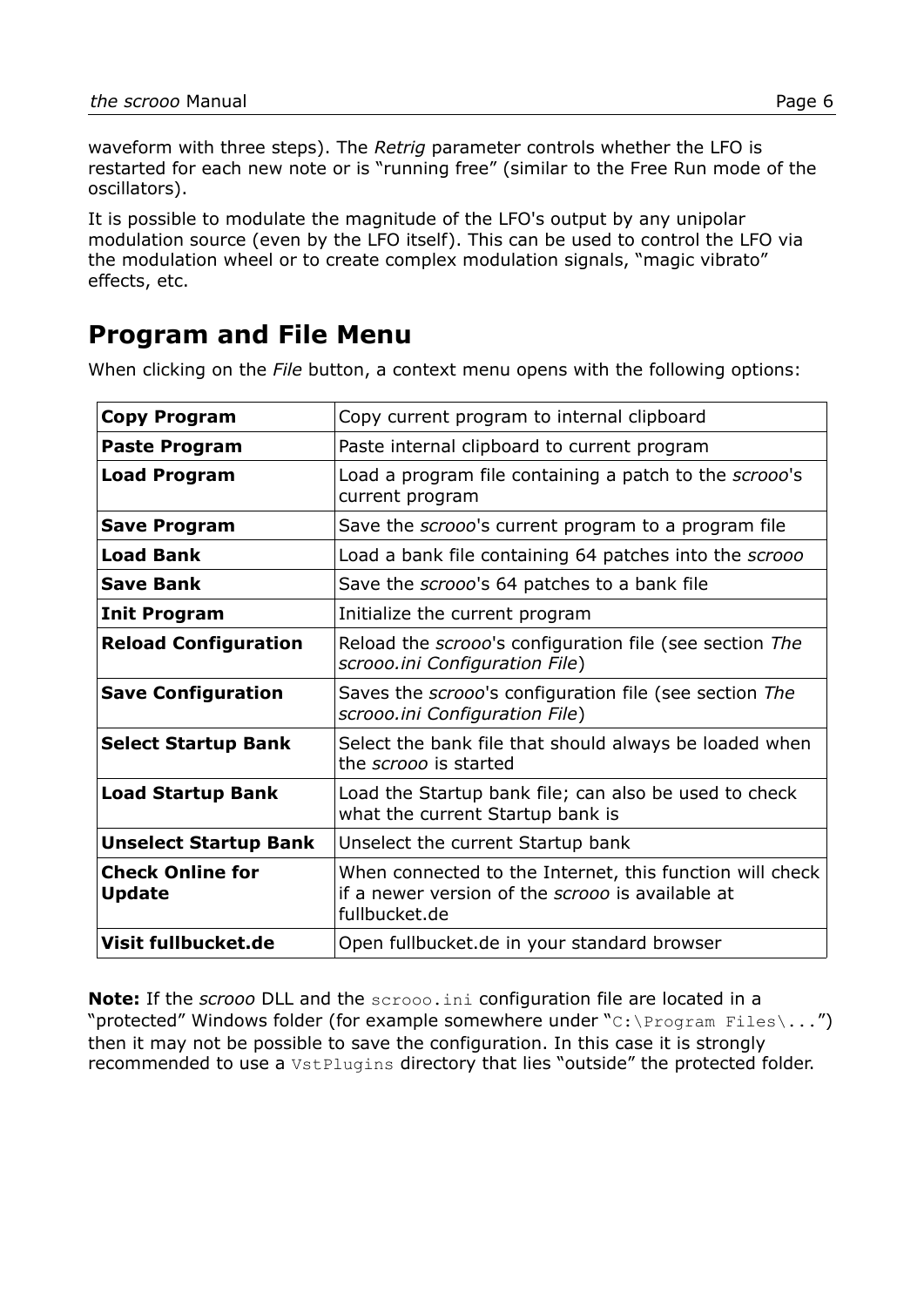#### **MIDI Learn**

Every parameter of the *scrooo* can be controlled by one MIDI controller. If you want to change the assignment of MIDI controller (CC; *MIDI Control Change*) to *scrooo* parameter the *MIDI Learn* function comes in quite handy: Just click the *Learn* button on the *scrooo*'s control panel (caption turns red) and wiggle both the MIDI controller and the parameter you want to assign (you can abort *Learn* by clicking the red button again). To save the controller assignments use "Save Configuration" in the *Options* menu (see previous section).

If you want to unlearn the assignment, right-click the *Learn* button (the label now reads "*Unlearn*") and activate it. Now wiggle the MIDI controller or the parameter that you want to unlearn.

## <span id="page-6-0"></span>**The scrooo.ini Configuration File**

*The scrooo* is able to read some settings from a configuration file (scrooo.ini) located in the same directory as the *scrooo* VST DLL (scrooo.dll or scrooo64.dll) or Mac VST/AU (Scrooo.component or Scrooo.vst) itself. If you have edited this INI file in a text editor, you have to reload it using the *Reload Configuration* command from the *Options* menu (see section *[Program and File Menu](#page-5-0)*).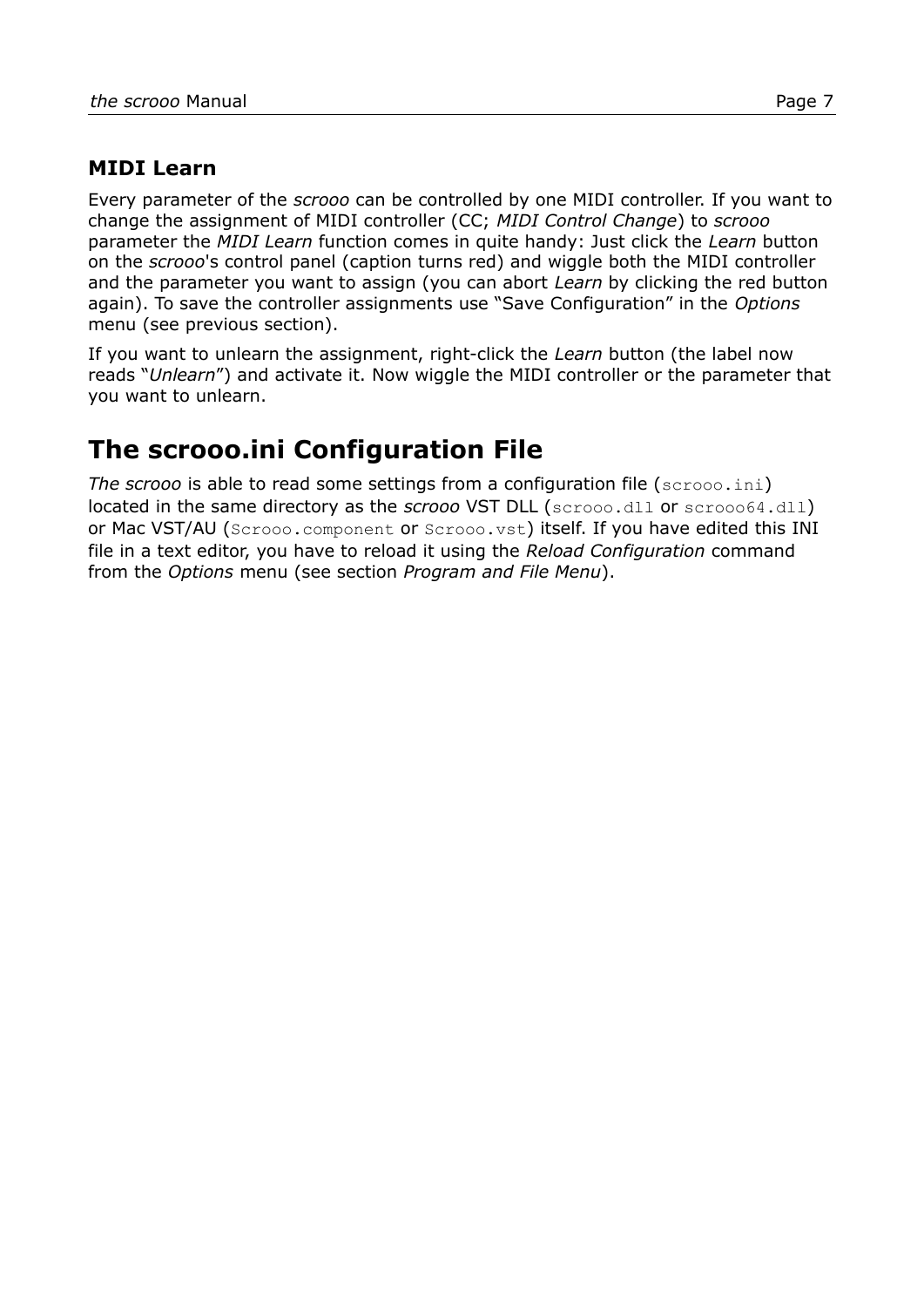# **Parameters**

## **Global**

| parameter     | description                                                                                                                                                                                                                                                        |
|---------------|--------------------------------------------------------------------------------------------------------------------------------------------------------------------------------------------------------------------------------------------------------------------|
| <b>Voices</b> | number of polyphonic voices (up to 32)                                                                                                                                                                                                                             |
| PBend         | maximum pitch bend amount ( $\pm$ 24 semitones) of the oscillators                                                                                                                                                                                                 |
| Porta         | portamento time (0 to 5 seconds)                                                                                                                                                                                                                                   |
| Volume        | the overall volume                                                                                                                                                                                                                                                 |
| Free          | controls whether the oscillators are restarted or are "running<br>free" (like classic analog oscillators) if a new note event occurs                                                                                                                               |
| Clip          | controls if the overall output is unlimited or clipped to unity<br>Note: The clipping LED will light as soon as the signal clips; thus,<br>you can use <i>Clip</i> to create a distortion effect while attenuating<br>the overall output using the Volume control. |

## **Oscillators**

| parameter           | description                                                                                                 |
|---------------------|-------------------------------------------------------------------------------------------------------------|
| Pitch               | the relative pitch $(\pm 24$ semitones)                                                                     |
| Tune                | fine tuning of the oscillator $( \pm 1 )$ semitone)                                                         |
| <b>FM1 / FM2</b>    | amount of frequency modulation                                                                              |
| FM1 / FM2<br>Source | the source of the frequency modulation; this can be any<br>modulation source (see Modulation Sources above) |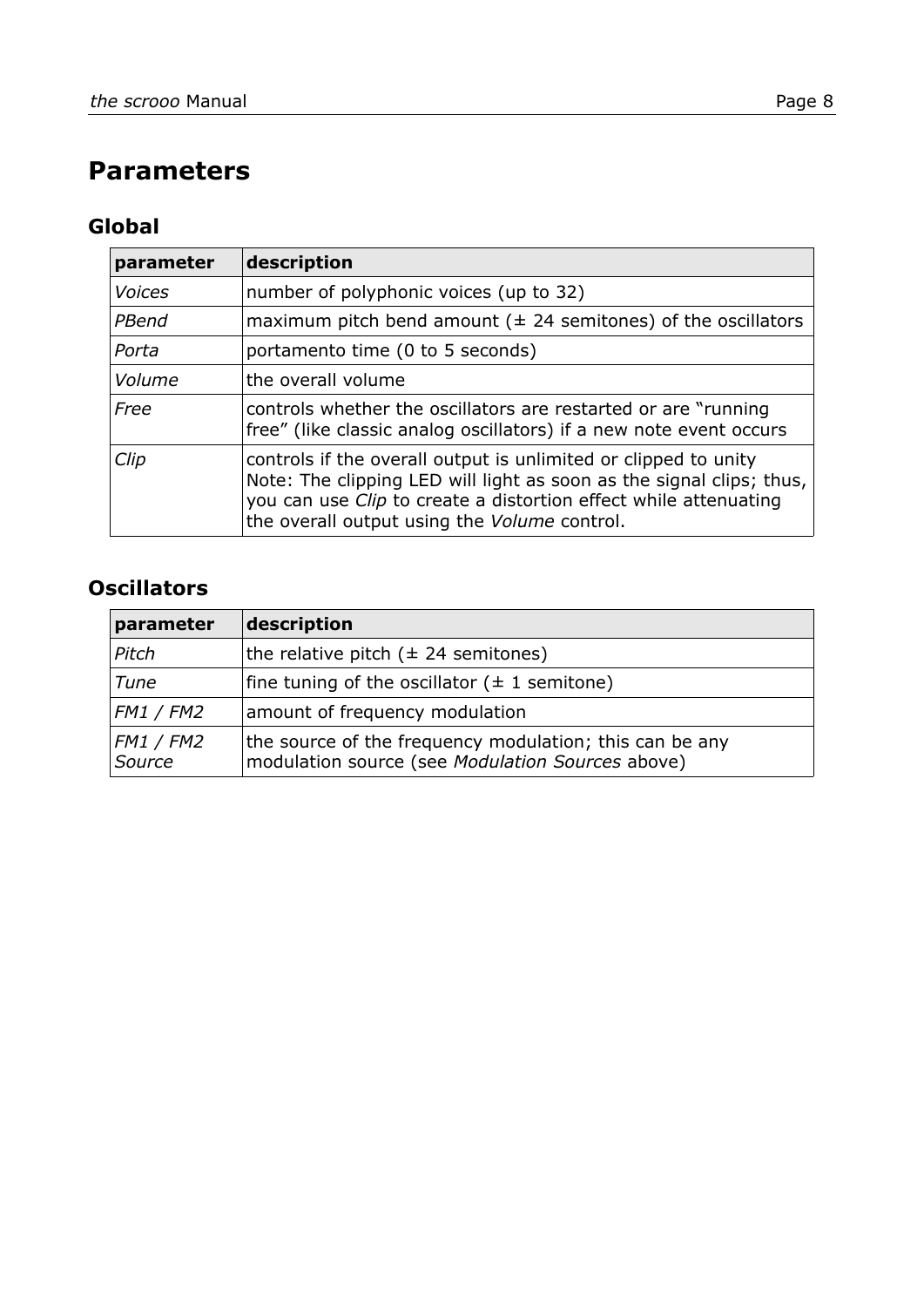#### **Formants**

| parameter                  | description                                                                                                                                    |
|----------------------------|------------------------------------------------------------------------------------------------------------------------------------------------|
| Mode                       | the center frequency is fixed i.e. independent of the<br>Fixed:<br>base frequency; only harmonics of the base frequency<br>are generated       |
|                            | Partial:<br>the center frequency is a fractional multiple of the<br>base frequency; only harmonics of the base frequency<br>are generated      |
|                            | Ring:<br>the center frequency is a fractional multiple of the<br>base frequency; typically, inharmonics of the base<br>frequency are generated |
| Range                      | center frequency of the formant                                                                                                                |
| Spread                     | bandwidth of the formant                                                                                                                       |
| <b>FM1 / FM2</b>           | amount of center frequency modulation                                                                                                          |
| <b>FM1 / FM2</b><br>Source | the source of the center frequency modulation; this can be any<br>modulation source (see Modulation Sources above)                             |
| Volume                     | initial amplitude of the formant                                                                                                               |
| Osc 1 / Osc 2              | enable / disable formant generation for Oscillator 1 and 2                                                                                     |
| Osc 1 / Osc 2<br>Send      | balance of formant output sent to Amplifiers 1 and 2                                                                                           |
| АM                         | amount of amplitude modulation                                                                                                                 |
| <b>AM Source</b>           | the source of the amplitude modulation; this can be any unipolar<br>modulation source (see Modulation Sources above)                           |

## **Amplifiers**

| parameter           | description                                                                                                          |
|---------------------|----------------------------------------------------------------------------------------------------------------------|
| Pan                 | stereo position (panorama)                                                                                           |
| Pan Mod.            | amount of panorama modulation                                                                                        |
| Pan Source          | the source of the panorama modulation; this can be any<br>modulation source (see Modulation Sources above)           |
| AM1 / AM2           | amount of amplitude modulation                                                                                       |
| AM1 / AM2<br>Source | the source of the amplitude modulation; this can be any unipolar<br>modulation source (see Modulation Sources above) |
| Volume              | output volume                                                                                                        |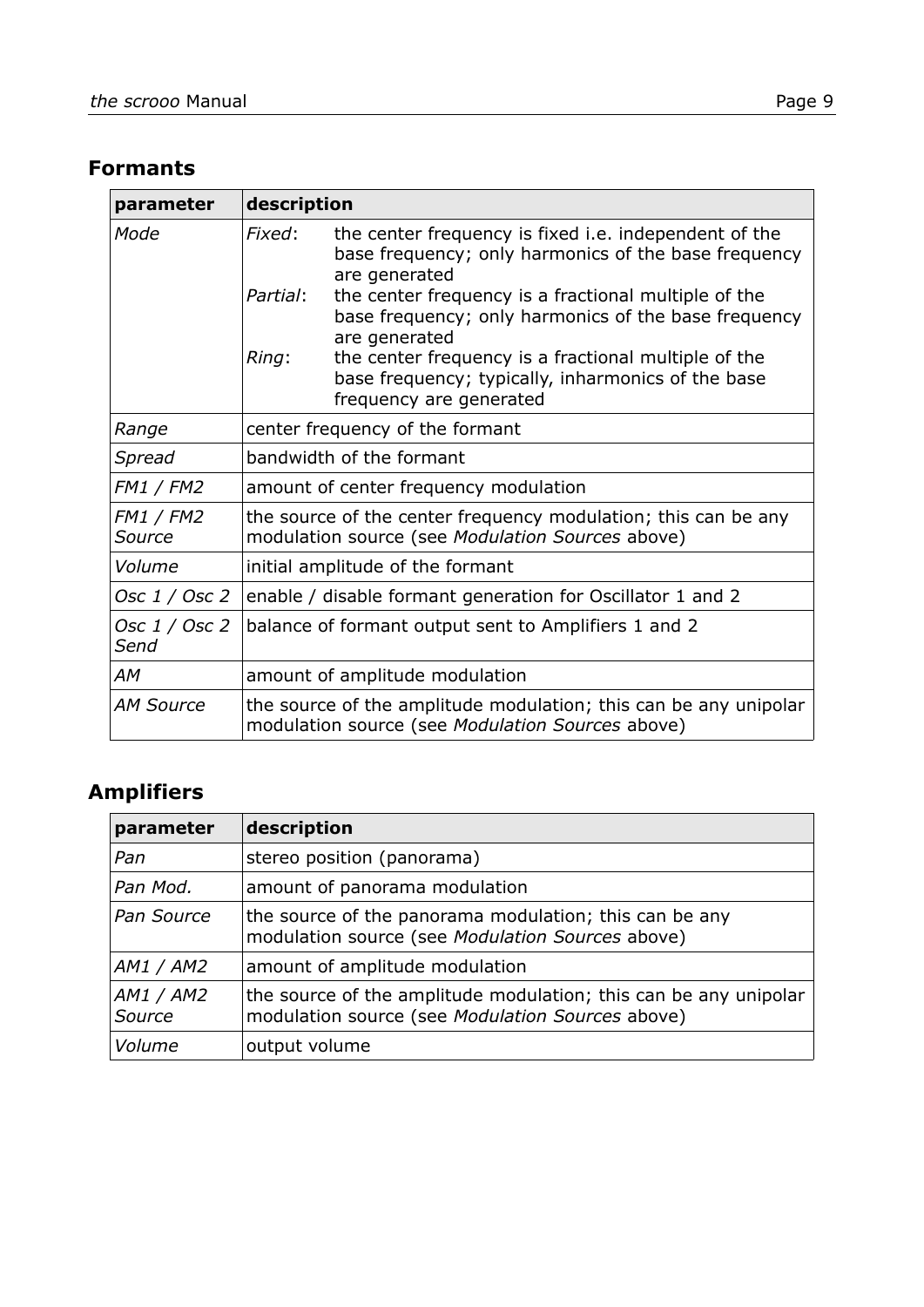## **Envelopes**

| parameter     | description                                            |
|---------------|--------------------------------------------------------|
| Delay         | initial delay time in seconds (Envelopes 2 and 3 only) |
| <b>Attack</b> | attack time                                            |
| Decay         | decay time                                             |
| Sustain       | sustain level                                          |
| Release       | release time                                           |

#### **LFOs**

| parameter        | description                                                                                                                                                                                                       |
|------------------|-------------------------------------------------------------------------------------------------------------------------------------------------------------------------------------------------------------------|
| Waveform         | seven types are available: Sine, Triangle, Square, Saw Up (rising<br>sawtooth), Saw Dn (falling sawtooth), S/H (Sample and Hold,<br>i.e. random values), and 3-Step ("stair"-shaped waveform with<br>three steps) |
| Retrig           | when a new note event occurs, Retrig controls whether the LFO<br>starts at the beginning of the wave form or is "running free"<br>(similar to the Free control for the audio oscillators)                         |
| Rate             | rate or speed of the LFO (in Hertz or note lengths)                                                                                                                                                               |
| Sync             | controls whether the LFO is synchronized to the host tempo                                                                                                                                                        |
| АM               | amount of amplitude (output level) modulation                                                                                                                                                                     |
| <b>AM Source</b> | the source of the amplitude modulation; this can be any unipolar<br>modulation source (see Modulation Sources below)                                                                                              |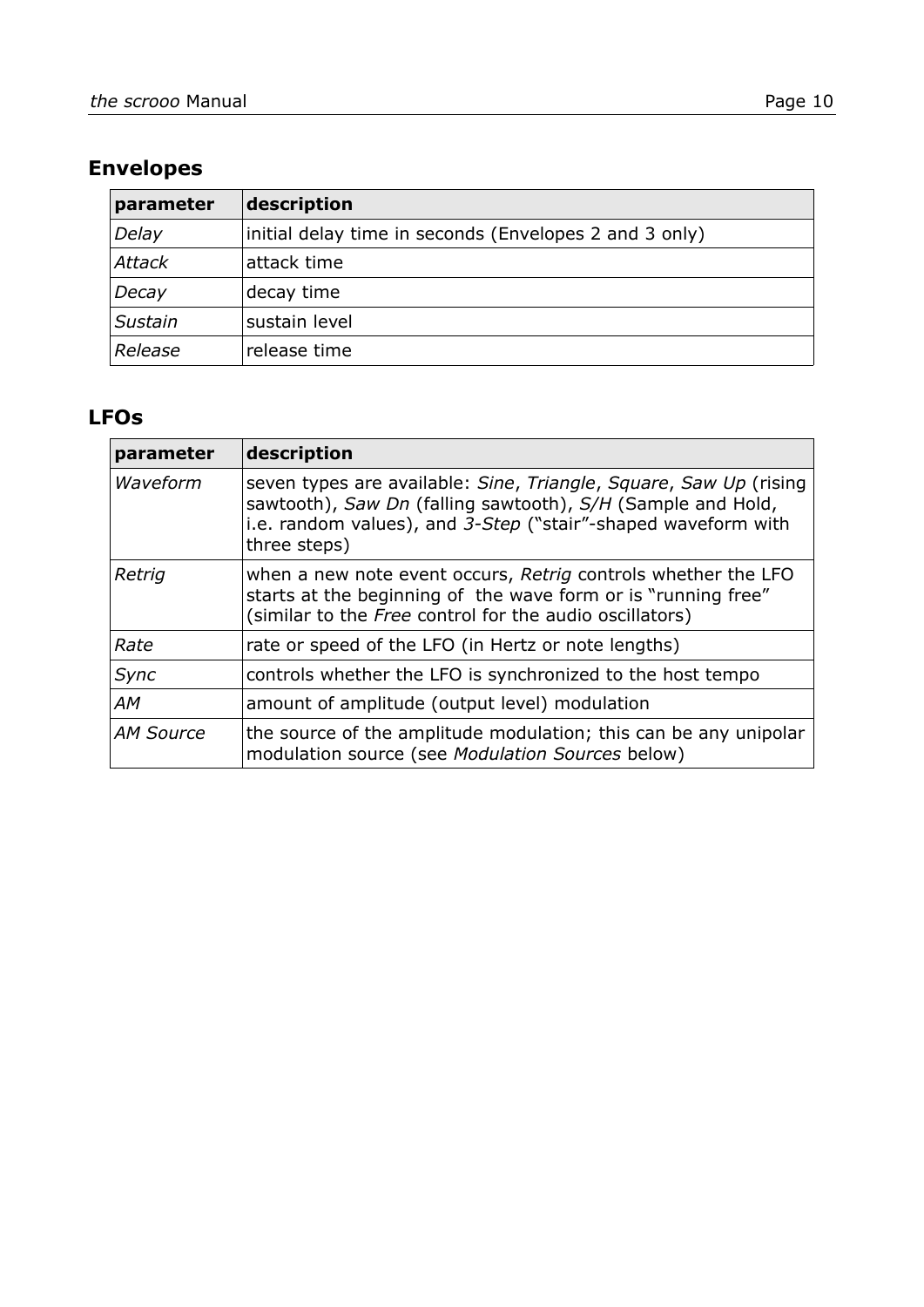# **Frequently Asked Questions**

#### *How do I install the* **scrooo** *(32 bit version)?*

Just copy the file scrooo.dll from the ZIP archive you have downloaded to your system's or favorite DAW's VST plug-in folder. Your DAW should automatically register the *scrooo* VST plug-in the next time you start it.

## *How do I install the* **scrooo** *(64 bit version)?*

Just copy the file scrooo64.dll from the ZIP archive you have downloaded to your system's or favorite DAW's VST plug-in folder. Your DAW should automatically register the *scrooo* VST plug-in the next time you start it.

Note: You may have to remove any existing (32 bit) scrooo.dll from your VST plugin folder or else your DAW may screw the versions up...

## *How do I install the* **scrooo** *(Mac VST/AU universal 32/64 bit)?*

Locate the downloaded PKG package file  $s$ crooo 1 2 0 mac.pkg in Finder (!) and do a right- or control-click on it. In the context menu, click on "Open". You will be asked if you really want to install the package because it comes from an "unidentified developer" (me  $\odot$ ). Click "OK" and follow the installation instructions.

#### *What is this "Formant Synthesis" thing?*

There are two major approaches to waveform generation: *Subtractive Synthesis*, where a complex waveform is *reduced* to a less complex one using filters, and *Additive Synthesis*, where a complex waveform is *constructed* using a large number of simple (sinusoid) waveforms<sup>[1](#page-10-0)</sup>. *Formant Synthesis* (as implemented in the *scrooo*) is more on the latter side but works slightly different: A "carrier" waveform is created from a sinusoid using a non-linear transform (*Wave Shaping*) and "tuned" to a specific frequency (the center frequency of the formant). Thus, the spectrum of the formant is generated by shifting the (more or less controllable) spectrum of the carrier waveform to the formant's frequency domain. Since the *scrooo* supports the addition of up to three formants (or even up to six if the oscillators and formants are adjusted in a twisted way) the overall spectrum can get quite complex.

If you want to learn more I highly recommend a visit at<http://www.puredata.org/> . Here you can download the *Pure Data* application, a great audio (and graphics) processing tool including many examples and background information.

## *Hey, no filters in the* **scrooo***?*

Yes, that's true, there is no filter inside the *scrooo*... well, to be honest there is a DC blocker right before the overall output but that doesn't count, right?

## *No filters? Then it's just a piece of crap!*

If you do think so, I strongly recommend not to install the *scrooo*. If not, you may ask yourself...

<span id="page-10-0"></span>1 Apart from that, many other paradigms such as *Frequency* or *Phase Modulation* etc. exist.